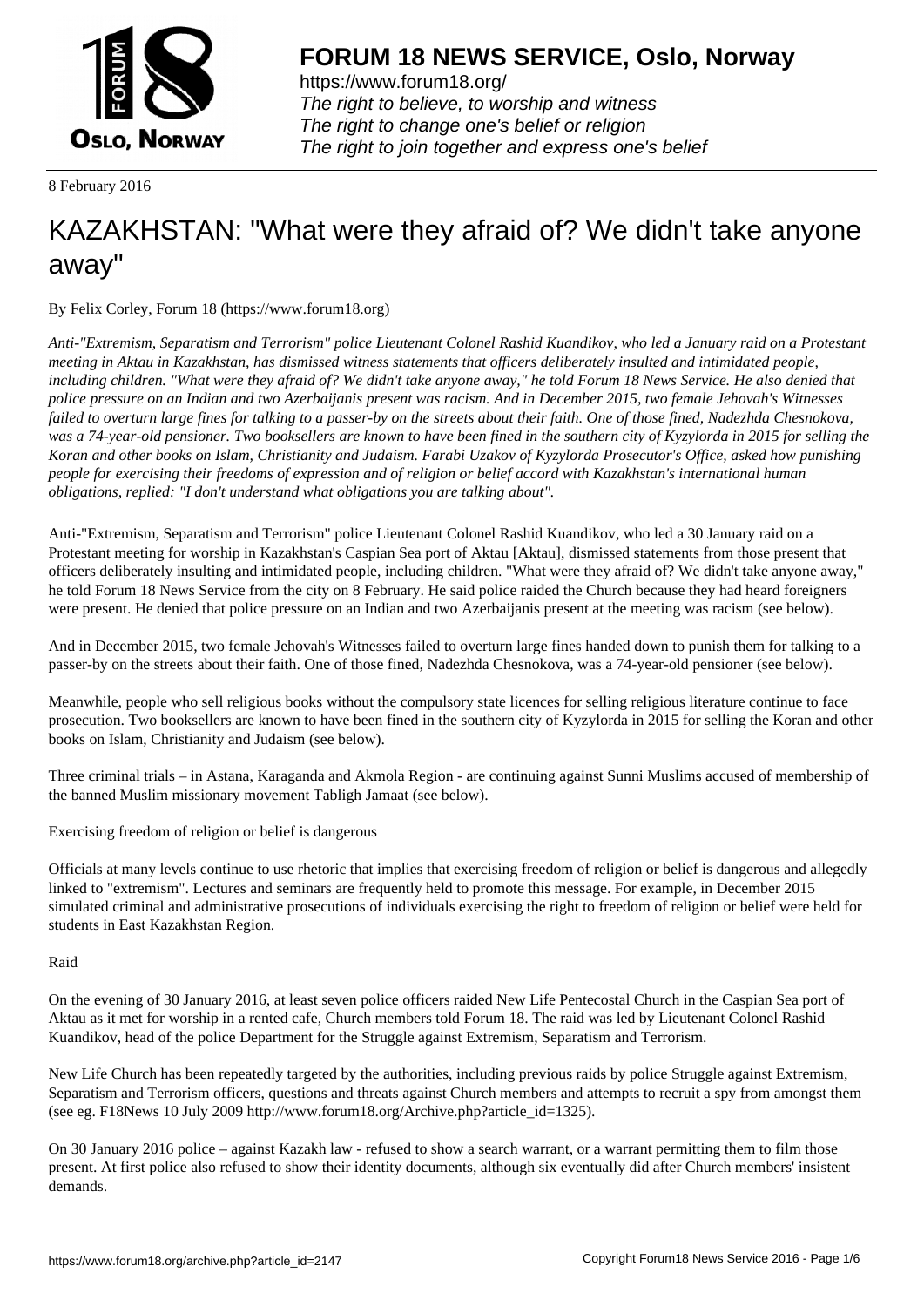from Church members. One officer – named only as Kairat – stood at the lectern at the front next to the pastor, chewing gum and watching Church members as they prayed.

Foreigners targeted

While other officers started demanding that those present write statements, Lieutenant Colonel Kuandikov took Pastor Maksim Tashenov into the foyer to ask if any foreign citizens were present. Pastor Tashenov responded that there were, as the Religion Law allows foreign citizens to attend religious services (see Forum 18's Kazakhstan religious freedom survey http://www.forum18.org/archive.php?article\_id=1939).

The officer identified as Kairat had already identified one of those present – an Indian who works legally in Aktau for a foreign company – as a foreign citizen. "Kairat was pressuring the Indian citizen psychologically," Church members stated, "trying to force him to write a statement stating why he was present and what he was doing." Kairat subjected to crude insults other Church members who tried to defend the Indian.

Pastor Tashenov explained to Lieutenant Colonel Kuandikov that as well as the Indian citizen, two invited pastors were present from Azerbaijan, Rasim Khalilov and Igor Galushko of Word of Life Church. New Life Church had lodged applications for permission for the two pastors to conduct "missionary" activity in Aktau to Mangistau Region Religious Affairs Department on 19 November 2015. "Religious Affairs Department officials had assured us firmly that we would get this permission on Friday 29 January 2016," Pastor Tashenov told the officer.

However, as Pastor Tashenov told Lieutenant Colonel Kuandikov, the Department had failed to issue the permission as they had promised. They had also failed to process the applications within the 30 days specified in procedures.

Children, old people, deliberately frightened by police

"All this time officers were moving around the hall, demanding statements from those present as to why they were there," Church members stated. "Noise was intense. Children who had come with their parents to the service were intimidates and frightened. Old people were also frightened. They treated us like bandits."

Officers also demanded statements from Pastor Tashenov and Pastor Khalilov, threatening to take them to the police station and force them to give statements if they refused.

"For an hour and a half we stood our ground, defending our rights to religious freedom and countering crudeness, threats and pressure officers were imposing on us," Church members noted. "Believers were cowed, many suffered shock, children were scared, our Indian Church member was intimidated, not understanding what was going on." One four-year-old child asked their parents whether the police were going to take them all away.

Lieutenant Colonel Kuandikov demanded that Pastor Tashenov and Pastor Khalilov come to the police on 1 February with the Church's documents and statements from parents allowing their children to be present at a religious meeting. Officials have refused to explain their delays, or discuss whether they tipped police off (see below)

As the officers left, Church members observed that other police officers on the street were laughing at how the officers had succeeded in frightening those present.

Bullying of children by police has often happened during raids (see eg. F18News 13 August 2015 http://www.forum18.org/archive.php?article\_id=2089).

"What were they afraid of? We didn't take anyone away"

Lieutenant Colonel Kuandikov dismissed Church members' statements about the raid. We didn't threaten anyone," he claimed to Forum 18 from Aktau on 5 February. "We committed no violations. It was all in accordance with the law." Told that Church members stated that they were frightened during the raid, he responded: "What were they afraid of? We didn't take anyone away."

Asked why police had raided a meeting for worship, He said they had received information (he refused to say where from) that foreigners were present at the meeting. "We had to take statements from those present to find out that the foreigners were not leading the meeting. When we found out they had not, we left."

 All religious or belief communities are thought to be under surveillance by the ordinary police and KNB secret police (see Forum 18's Kazakhstan religious freedom survey http://www.forum18.org/archive.php?article\_id=1939).

Racism?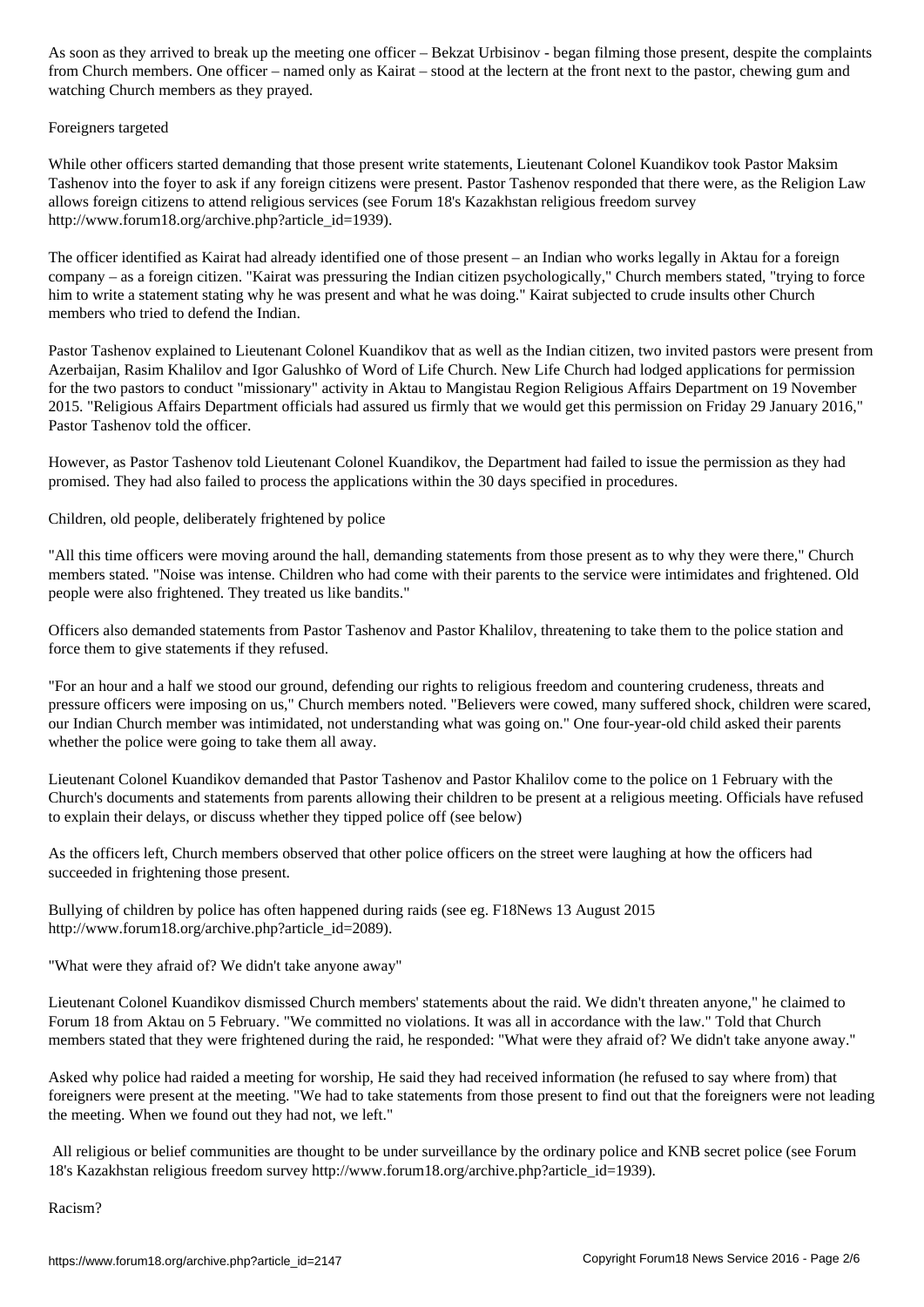Asked why officers had singled out the Indian citizen for attention which he found intimidating, and whether this constituted racism, Lieutenant Colonel Kuandikov denied it. "There was no racism," he claimed to Forum 18.

Asked why whether foreign citizens are or are not present at a religious meeting is a matter for the police Department for the Struggle against Extremism, Separatism and Terrorism – or any other branch of the police - Lieutenant Colonel Kuandikov insisted that the law requires them to make enquiries.

Asked why one of the officers had filmed those present against the express wishes of Church members, Lieutenant Colonel Kuandikov responded: "We have to film to make sure nothing wrong is done either by those present or by the police." He added that the film will be kept in the operational files.

Lieutenant Colonel Kuandikov told Forum 18 that no cases under the Criminal Code or Code of Administrative Offences will follow the raid.

Another of the police officers involved in the raid – Captain Baurzhan Aibekov of Aktau's 11th microdistrict, where the Church meeting was held – similarly denied that officers had intimidated Church members during the raid. "No one was intimidated, no one was insulted," he insisted to Forum 18 from Aktau on 4 February. "We just checked up on what was happening."

Why did officials not process "missionary" permission application?

Esenali Isa of Mangistau Region Religious Affairs Department denied that his Department had failed to process New Life Church's applications for missionary permission for the two Azerbaijani pastors. "We process such documents in accordance with the law," he told Forum 18 from Aktau on 5 February. "We sent the documents for an 'expert' analysis."

"Missionary" activity is broadly defined and requires state permission to take place, can only take place in state-defined areas, and requires state censorship of all materials used (see Forum 18's Kazakhstan religious freedom survey http://www.forum18.org/archive.php?article\_id=1939).

Told that the law requires that such applications be processed within 30 days, he repeated his earlier response.

Isa refused to say if his Department had told the police that foreign citizens were likely to be present at the 30 January meeting.

The telephone of Religious Affairs Department head Erlan Esbergenov went unanswered each time Forum 18 called on 5 and 8 February.

Fined for talking about religion

Two Jehovah's Witnesses – Nadezhda Chesnokova (a 74-year-old pensioner) and Olga Mishina – failed to overturn fines handed down in East Kazakhstan Region to punish them for talking to a man on the street about their faith.

On 19 August 2015 Chesnokova and Mishina discussed their faith with a passer-by on the street in the regional capital Oskemen. They also showed him a Jehovah's Witness booklet "An Introduction to God's Word". The man later phoned the police to complain that the two women were conducting "illegal" missionary activity, according to the subsequent court decisions seen by Forum 18. Police confiscated the booklet from the two women.

An "expert" analysis a week later confirmed that the booklet did not contain "extremist" ideas. On 18 September 2015 potential prosecutions under Criminal Code Article 405, Part 1 were abandoned "because of the lack of a crime".

Article 405, Part 1 punishes "organising the activity of a social or religious association or other organisation after a court decision banning their activity or their liquidation in connection with extremism or terrorism they have carried out" with a fine or up to six years' imprisonment.

The Regional Religious Affairs Department confirmed on 20 October 2015 that neither woman has the compulsory state permission required for individuals who conduct "missionary" activity (see Forum 18's Kazakhstan religious freedom survey http://www.forum18.org/archive.php?article\_id=1939).

On 26 October 2015, records of administrative offences were drawn up against Chesnokova and Mishina under Administrative Code Article 490, Part 3. This punishes: "Carrying out missionary activity without state registration (or re-registration), as well as the use by missionaries of religious literature, information materials with religious content or religious items without a positive assessment from a religious studies expert analysis, and spreading the teachings of a religious group which is not registered in Kazakhstan". The punishment is a fine of 100 Monthly Financial Indicators (MFIs), with deportation if the individual is a foreign citizen.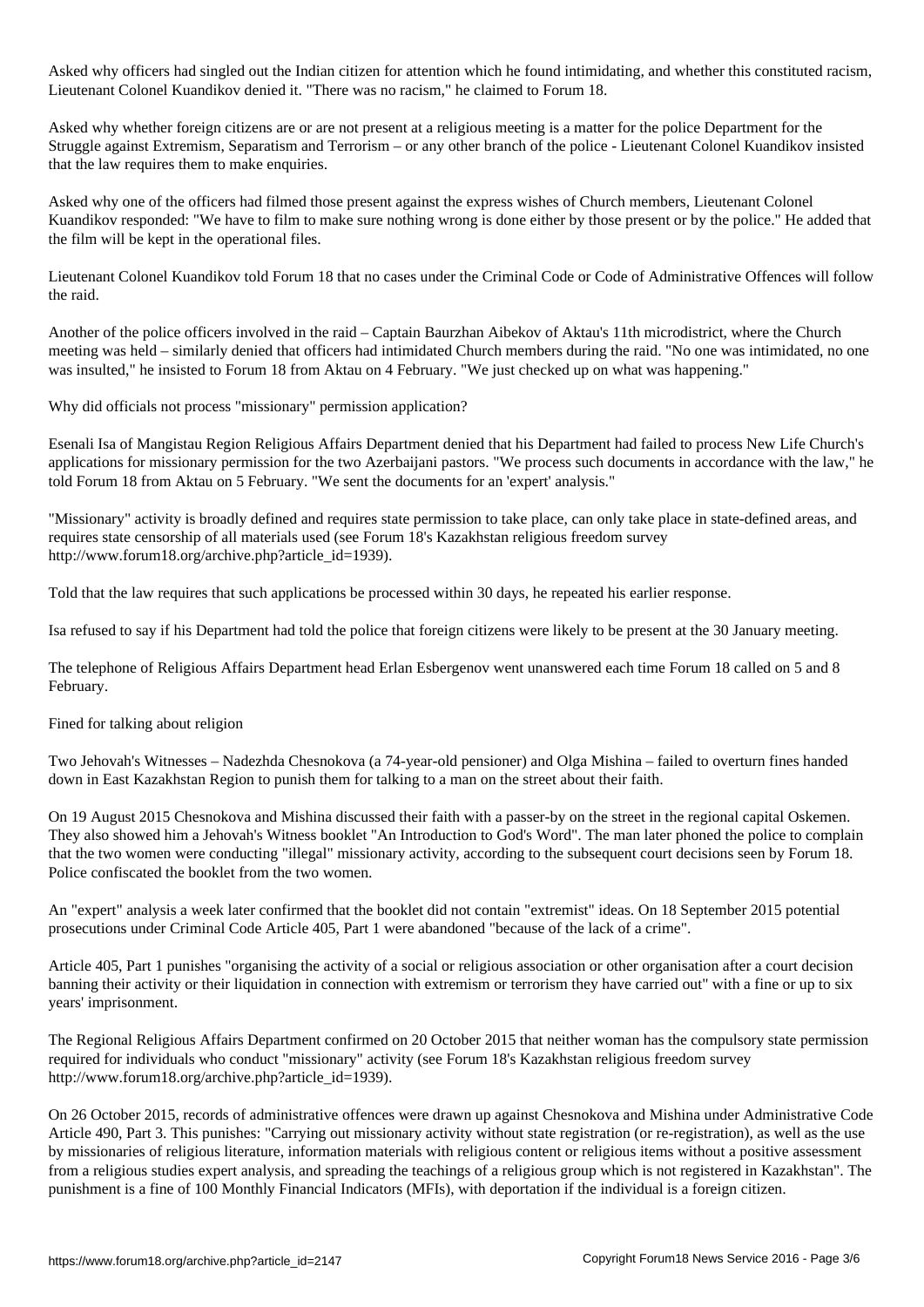On 16 November 2015, Judge Nazgulya Abdualiyeva of Oskemen Specialised Administrative Court fined Chesnokova 100 MFIs, then set at 198,200 Tenge. Although the court decision notes that mitigating factors in setting the penalty are that Chesnokova is a pensioner and has not been sentenced before, Judge Abdualiyeva did not reduce the fine.

In a separate hearing the same day, the same Judge also fined Mishina 100 MFIs.

The Judge ordered the booklet confiscated from the women to be handed to the local Jehovah's Witness community.

Chesnokova and Mishina – who both denied committing any offence – appealed against the punishments. However, on 9 and 10 December 2015, a panel of judges at East Kazakhstan Regional Court rejected Chesnokova and Mishina's appeals, according to the decisions seen by Forum 18.

Prosecutor Dauren Alseitov of Oskemen Prosecutor's Office, who led the case against Mishina in the lower court, refused to explain why she and Chesnokova were punished for discussing their faith with a passer-by on the street. "I can't give any information by phone," he told Forum 18 from Oskemen on 8 February. "I don't know who you are." He then put the phone down.

Chesnokova is not the oldest person to be fined in Kazakhstan for exercising the right to freedom of religion or belief. Yakov Skornyakov – a Baptist and former Soviet-era freedom of religion or belief prisoner of conscience – was 79 when he was given a massive fine for his religious activity in 2006, two years before his death (see F18News 13 April 2006 http://www.forum18.org/Archive.php?article\_id=759).

Two grandmothers aged 77 and 76 were among a group of Baptists fined in Ayagoz in East Kazakhstan Region in 2013 (see F18News 10 April 2013 http://www.forum18.org/archive.php?article\_id=1822).

Testimony from state-backed "specialist"

Taking part in both lower court hearings to condemn Jehovah's Witnesses as "one of the best known and most dangerous contemporary destructive cults" was Sergei Lebedev, described in the court decisions as a "specialist". He heads the state-financed Unity organisation in Oskemen, which claims to help victims of "destructive cults".

In 2014 Lebedev was a member of the East Kazakhstan Regional "Information and Propaganda Group on Questions of Religion". These groups promote state policy on restricting the exercise of the right to freedom of religion or belief.

"The police invited me to give my opinion on the case," Lebedev told Forum 18 from Oskemen on 8 February. "I was also in contact with the Regional Religious Affairs Department."

Asked the basis for his hostile remarks about Jehovah's Witnesses in court, which supported the prosecution of the two women, Lebedev claimed that: "I'm an independent expert – I'm fully neutral. I use material published internationally, including by Dvorkin."

Aleksandr Dvorkin is a controversial Russian "anti-sect" activist who visited Kazakhstan in 2009 to speak at a conference on "destructive sects" (see 17 March 2009 http://www.forum18.org/archive.php?article\_id=1269). State-funded "anti-sect" centres often attack so-called "non-traditional" beliefs. Local media have often used comments from police, other officials and employees of "anti-sect centres" to attack people and communities exercising freedom of religion or belief (see Forum 18's Kazakhstan religious freedom survey http://www.forum18.org/archive.php?article\_id=1939).

Fined for selling the Koran and other religious books

Roza Sarsembayeva, who runs a shop in a shopping centre in the southern city of Kyzylorda, was in September 2015 fined for selling 18 religious books, including the Koran.

Strict state censorship is imposed on all religious literature and material, including a highly restrictive system of licences of where such material may be sold. Even some booksellers who have permission to sell religious material have told Forum 18 they do not want to sell it, to avoid trouble with the authorities. All Islamic material that is not Sunni Hanafi is banned (see Forum 18's Kazakhstan religious freedom survey http://www.forum18.org/archive.php?article\_id=1939).

Police raided Sarsembayeva's shop on 29 May 2015, amid a campaign to raid local shops selling religious literature without the compulsory state permission. Among the 18 religious books confiscated by police were several Muslim books, including a copy of the Koran, a translation of the Koran into Russian by the Azerbaijani scholar Elmir Kuliyev, a biography of the Muslim prophet Muhammad and a book on the haj pilgrimage. Other books confiscated included "The Earthly Life of the Mother of God" and a book entitled "Judaism".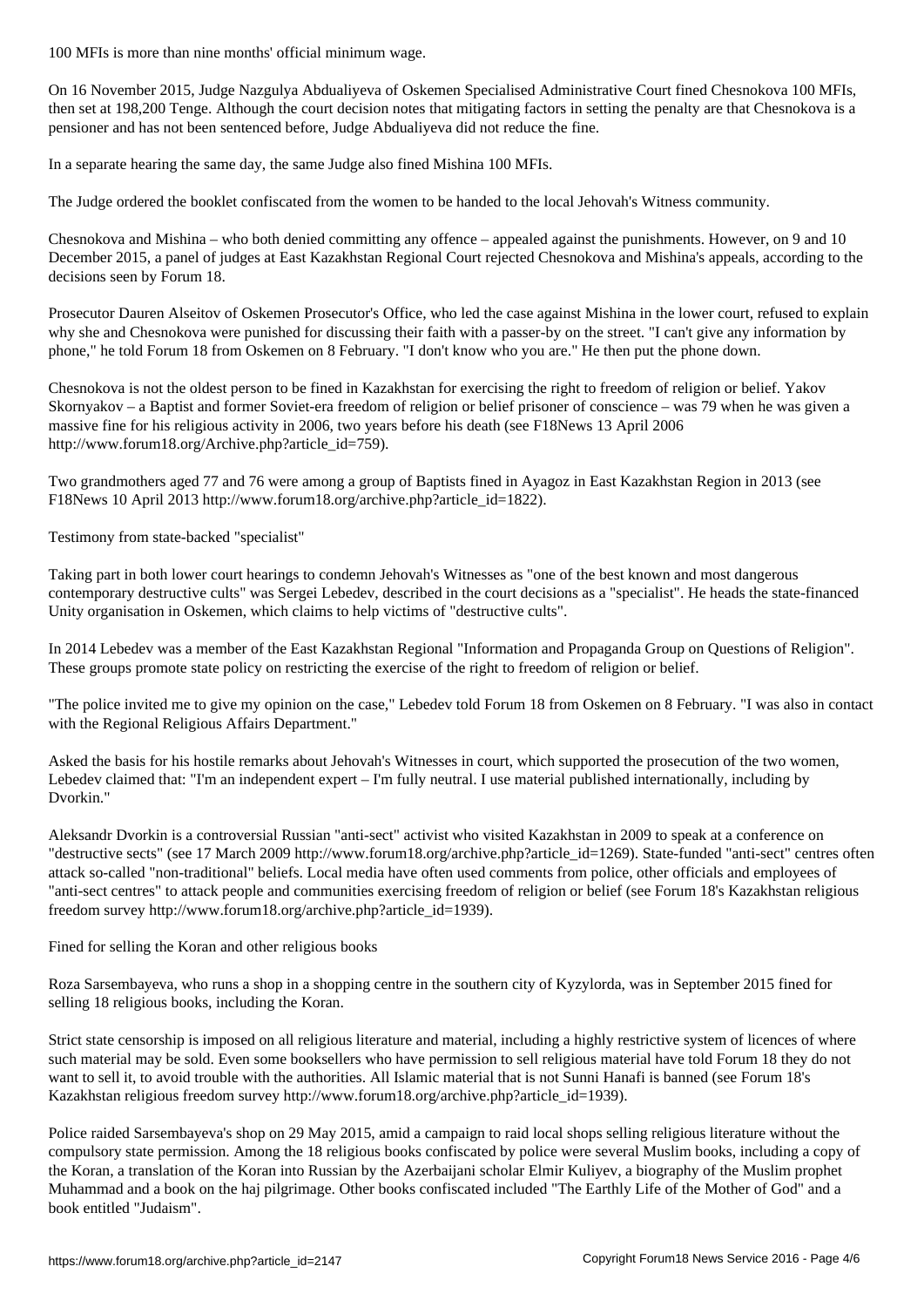On 28 July 2015 police decided evidence was not there to bring a case against Sarsembayeva under Criminal Code Article 174, Part 1. This punishes "incitement of social, national, clan, racial, or religious discord" with imprisonment of two to seven years, or restricted freedom for the same period.

A case was then initiated against Sarsembayeva under Administrative Code Article 490, Part 1, Point 3 ("Violating the requirements of the Religion Law for .. import, production, publication and/or distribution of religious literature and other religious materials, and items for religious use"). The punishment for individuals is a fine of 50 MFIs.

On 21 September 2015, Judge Shalkhar Kozhantayev of Kyzylorda Specialised Administrative Court found Sarsembayeva guilty, according to the decision seen by Forum 18. He fined her 50 MFIs, then set at 99,100 Tenge, or more than four and half months' official minimum wage. He also banned her from selling books for three months. He ordered that the confiscated books be returned to her.

Sarsembayeva does not seem to have appealed against the decision.

Fined for book on "the Beautiful Names of Allah"

Sarsembayeva was not the only bookseller punished by Kyzylorda Specialised Administrative Court in 2015 for selling religious books without state permission.

During a 27 February 2015 raid on the Education bookshop in the city, police officers found and confiscated several religious publications, including one entitled "Explanation of the Beautiful Names of Allah in the Light of the Koran and Sunna".

Again prosecutors considered launching a case against the shop's owner, Nargiz Bekkhozhayeva, under Criminal Code Article 174, Part 1 ("Incitement of social, national, clan, racial, or religious discord"). However, after an "expert" analysis found no evidence of a crime an administrative case was launched against her under Administrative Code Article 490, Part 1, Point 3.

At her trial at Kyzylorda Specialised Administrative Court on 5 May 2015, Judge Kumis Espenbetova found Bekkhozhayeva guilty. She fined her 50 MFIs, then set at 99,100 Tenge, or more than four and half months' official minimum wage. Judge Espenbetova also banned Bekkhozhayeva from selling books for three months, according to the decision seen by Forum 18. The Judge ordered the confiscated books to be handed back.

Bekkhozhayeva does not appear to have appealed against the fine and ban.

"I don't understand what obligations you are talking about"

Farabi Uzakov of Kyzylorda City Prosecutor's Office, who oversaw the literature prosecutions in 2015, insisted that the prosecutions were justified under the Administrative Code, which specifies punishment for selling religious books without permission. "If the court decisions have come into force, they are legal," he told Forum 18 from Kyzylorda on 8 February 2016.

Asked how punishing people for exercising their internationally-recognised freedoms of expression and of religion or belief accord with Kazakhstan's international human obligations, Uzakov responded: "I don't understand what obligations you are talking about".

Three criminal trials continue

Three criminal trials – in Astana, Karaganda and Akmola Region - are known to be underway against Sunni Muslims accused of membership of the banned Muslim missionary movement Tabligh Jamaat (see F18News 2 February 2016 http://www.forum18.org/archive.php?article\_id=2145).

The latest hearing in the Karaganda trial was held on 8 February. The trial in Astana is due to resume at 10 am on 10 February. The latest hearing in the trial at Tselinograd District in Akmola Region was held on 4 February and is due to resume at 10 am on 12 February. (END)

Reports on freedom of thought, conscience and belief in Kazakhstan can be found at http://www.forum18.org/Archive.php?query=&religion=all&country=29.

For more background, see Forum 18's Kazakhstan religious freedom survey at http://www.forum18.org/Archive.php?article\_id=1939.

For a personal commentary from 2005 on how attacking religious freedom damages national security in Kazakhstan, see F18News http://www.forum18.org/Archive.php?article\_id=564.